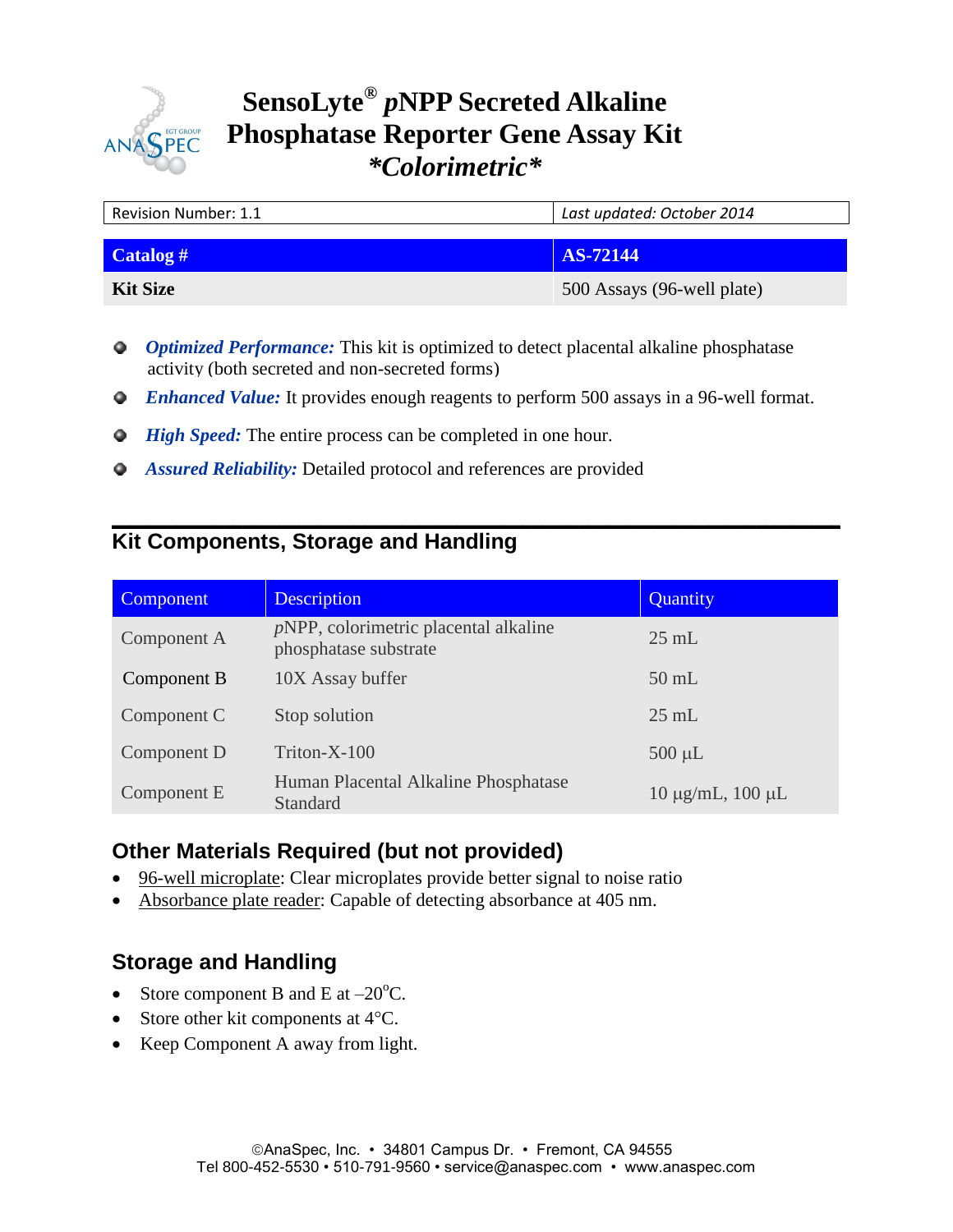### **Introduction**

Placental alkaline phosphatase is the most stable isoenzyme among the four mammalian alkaline phosphatase isoenzymes and it only exists naturally in the placenta of higher primates. These characteristics make placental alkaline phosphatase the enzyme of choice to serve as a reporter gene for the analysis of promoter activity and gene expression in cell culture or animals. The natural form of placental alkaline phosphates is membrane-anchored. The recombinant form of placental alkaline phosphatase, secreted alkaline phosphatase  $(SEAP)^{1,2}$  can be efficiently secreted into tissue culture medium and serum. This unique characteristic of SEAP provides the advantage for performing kinetic analysis of gene expression over a period of time.

**\_\_\_\_\_\_\_\_\_\_\_\_\_\_\_\_\_\_\_\_\_\_\_\_\_\_\_\_\_\_\_\_\_\_\_\_\_\_\_\_\_\_\_\_\_\_\_\_\_\_\_\_\_\_\_\_\_\_\_\_\_\_\_\_\_\_\_\_\_\_\_\_\_\_\_\_**

The SensoLyte® *p*NPP Secreted Alkaline Phosphatase Reporter Gene Assay Kit provides a convenient colorimetric assay of placental alkaline phosphatase for both secreted and membrane-bound forms by using *p*NPP as a phosphatase substrate. The absorbance signal can easily be read at 405 nm.



Figure 1. Detection of SEAP activity with *p*NPP. The detection limit can reach 0.1 ng (0.1 mUnit).

**\_\_\_\_\_\_\_\_\_\_\_\_\_\_\_\_\_\_\_\_\_\_\_\_\_\_\_\_\_\_\_\_\_\_\_\_\_\_\_\_\_\_\_\_\_\_\_\_\_\_\_\_\_\_\_\_\_\_\_\_\_\_\_\_\_\_\_\_\_\_\_\_\_\_\_\_**

### **Protocol**

Note: Bring all kit components to room temperature before starting the experiment.

#### **1. Prepare working solutions.**

#### 1.1 Prepare placental alkaline phosphatase containing sample:

• Collect supernatants from transfected or control cells or prepare cell extracts if membrane-bound placental alkaline phosphatase was used for transfection (refer to Appendix for the preparation of cell extract).

Note: The supernatant or cell extract can be stored at  $-70^{\circ}$ C for later use.

AnaSpec, Inc. • 34801 Campus Dr. • Fremont, CA 94555 Tel 800-452-5530 • 510-791-9560 • service@anaspec.com • www.anaspec.com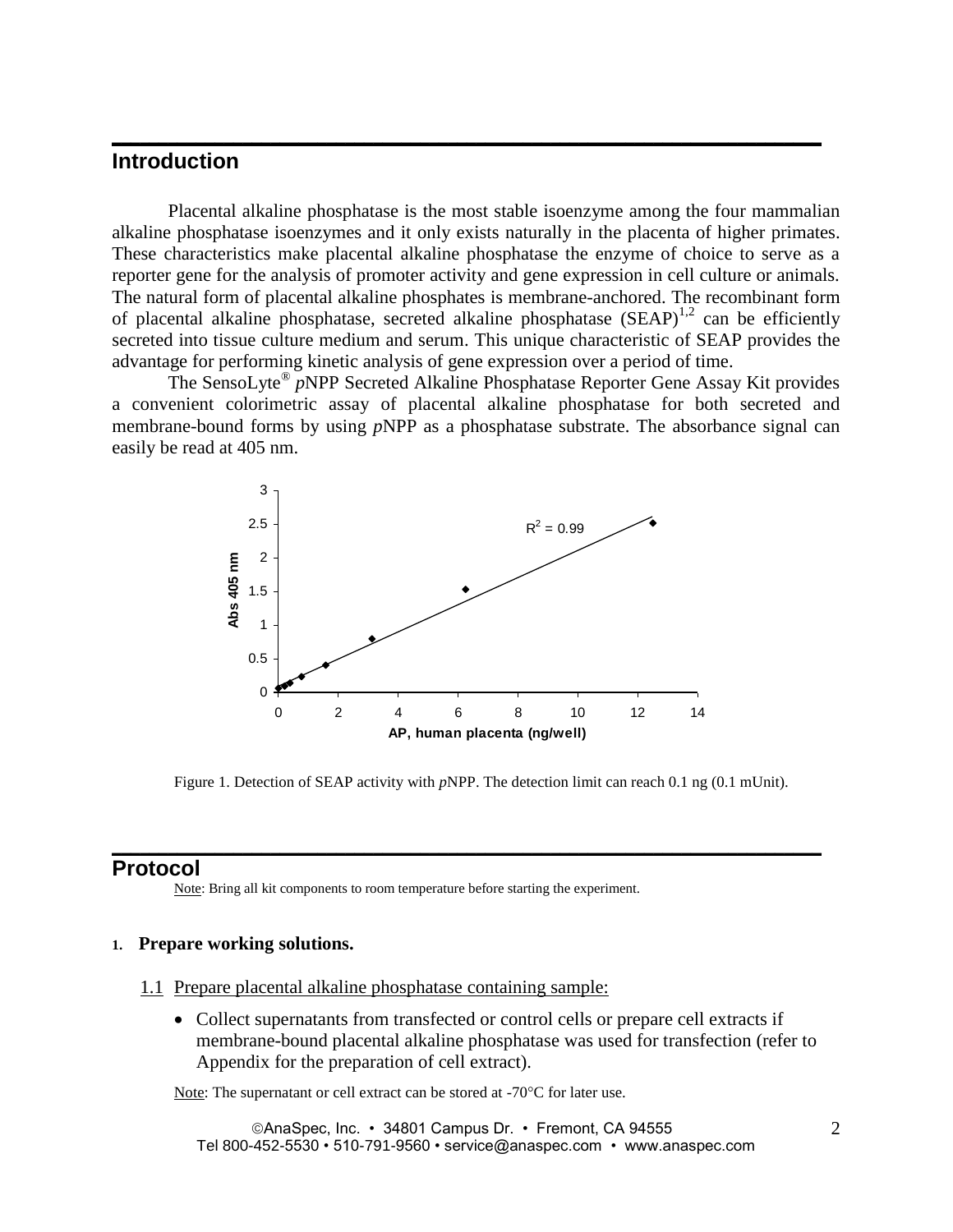- $\bullet$  Heat the culture supernatant or cell extract at 65 $\degree$ C for 10-30 min to inactivate endogenous non-specific alkaline phosphatase. Then cool down to room temperature.
- 1.2 *p*NPP placental alkaline phosphatase substrate (Component A): Ready to use.
- 1.3 Prepare alkaline phosphatase dilution buffer: Dilute 10X assay buffer (Component B) to 1X Assay buffer with deionized water.
- 1.4 Alkaline phosphatase standard: Dilute alkaline phosphatase standard  $(10 \mu g/mL -$ Component E) to  $0.25 \mu g/mL$  (1:40) in dilution buffer. Then make two-fold serial dilutions to get the following alkaline phosphatase solution concentration: 125, 62.5, 31, 15.5, 7.75, 3.87, and 0 ng/mL .

### **2. Detect alkaline phosphatase activity.**

- $2.1$  Add 50  $\mu$ L/well of supernatant or cell extract. Include a mock-transfected supernatant or cell extract to serve as a negative control.
- 2.2 Set up alkaline phosphatase standard (optional): Add 50  $\mu$ L of serially diluted alkaline phosphatase standard solution from 250 to 0 ng/mL to the wells. The final amounts of alkaline phosphatase standard are 12.5, 6.25, 3.1, 1.55, 0.775, 0.387, 0.19 and 0 nanogram/well.
- 2.3 Add 50  $\mu$ L of *p*NPP substrate solution into each well. Mix the reagents by gently shaking the plate for 30 sec.
- 2.4 Measure absorbance:
	- For kinetic reading: Immediately start measuring absorbance at 405 nm and continuously record data every 5 min for 30 to 60 min.
	- For end-point reading: Incubate reaction at the desired temperature for 30-60 min. Optional: Add 50 µL of Stop Solution (Component C) into each well. Shake the plate on a plate shaker for 1 min before the reading. Measure absorbance at 405 nm.

Note: If the amount of SEAP is low in the sample, the incubation time can be prolonged to overnight.

**\_\_\_\_\_\_\_\_\_\_\_\_\_\_\_\_\_\_\_\_\_\_\_\_\_\_\_\_\_\_\_\_\_\_\_\_\_\_\_\_\_\_\_\_\_\_\_\_\_\_\_\_\_\_\_\_\_\_\_\_\_\_\_\_\_\_\_\_\_\_\_\_\_\_\_\_\_\_**

## **Appendix**

### **Prepare cell extract for alkaline phosphatase**

- Prepare 1X assay buffer by adding 1 mL of  $10X$  assay buffer (Component B) to 9 mL of deionized water.
- Gently wash cells twice with  $1X$  assay buffer.